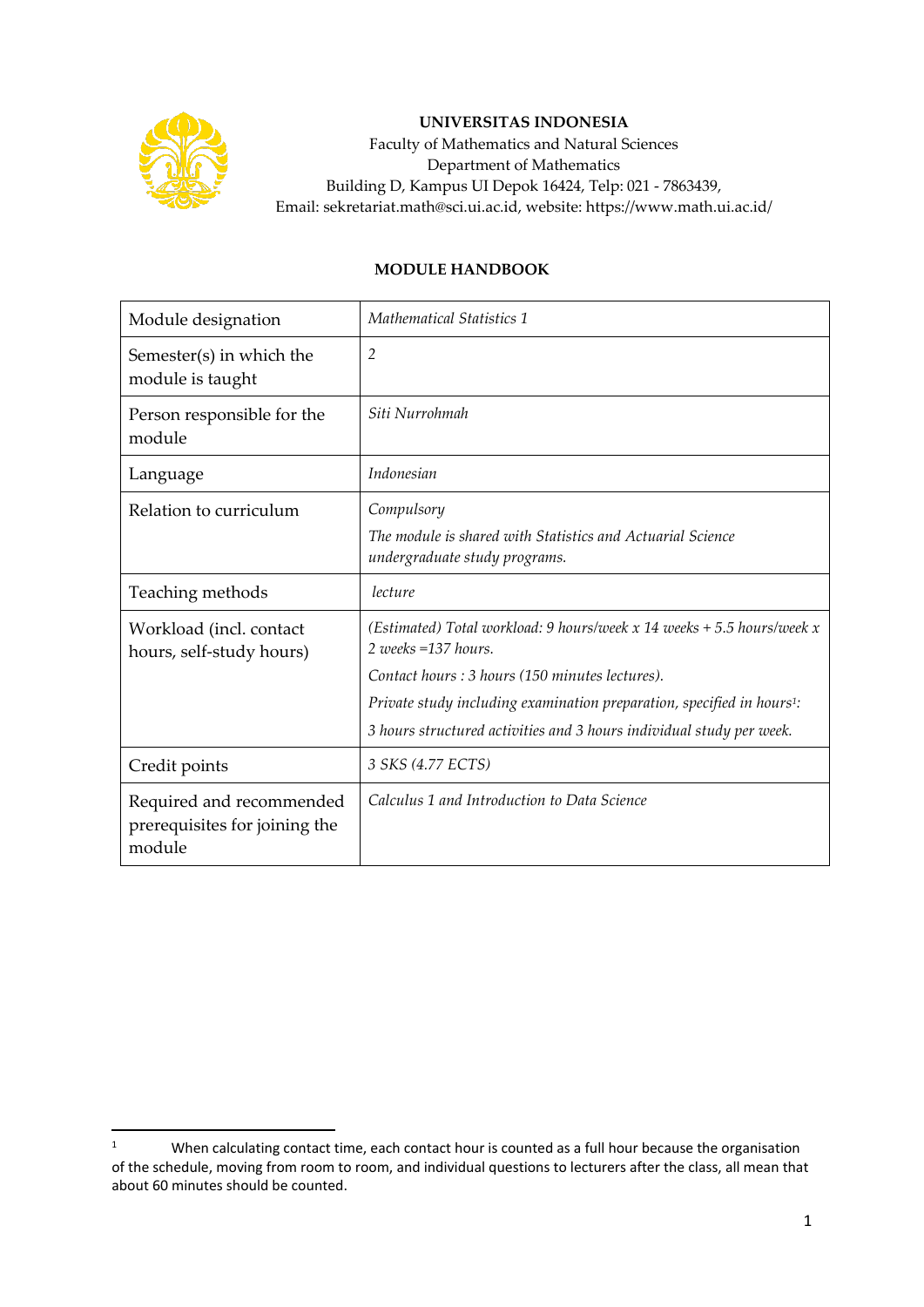| Module objectives/intended | After completing the course, students have the ability                                                                                                                                                                                                                                                                                                                                                                                                                                                                                                                                                                                                                                                                                                                                                                                                                                                                                                                        |
|----------------------------|-------------------------------------------------------------------------------------------------------------------------------------------------------------------------------------------------------------------------------------------------------------------------------------------------------------------------------------------------------------------------------------------------------------------------------------------------------------------------------------------------------------------------------------------------------------------------------------------------------------------------------------------------------------------------------------------------------------------------------------------------------------------------------------------------------------------------------------------------------------------------------------------------------------------------------------------------------------------------------|
| learning outcomes          | to determine the probability of an event and its conditional<br>1.<br>probability.<br>to identify random variable and probability density function.<br>2.<br>to determine the cumulative distribution function.<br>3.<br>to determine the distribution of a random variable function<br>4.<br>using the distribution function technique.<br>to determine mathematical expectation and moment generating<br>5.<br>function (mgf).<br>to determine the joint distribution of two random variables.<br>6.<br>to determine conditional distribution and expectations.<br>7.                                                                                                                                                                                                                                                                                                                                                                                                       |
|                            | to determine the coefficient of correlation and independence<br>8.<br>between two random variables                                                                                                                                                                                                                                                                                                                                                                                                                                                                                                                                                                                                                                                                                                                                                                                                                                                                            |
|                            | to apply theories of the distribution of two random variables for<br>9.<br>use in the distribution of more than two random variables<br>10. to determine the characteristics of several distributions for<br>discrete random variables such as Uniform, Binomial,<br>Trinomial, Multinomial, Negative Binomial, Geometric,<br>Hypergeometric and Poisson distributions.                                                                                                                                                                                                                                                                                                                                                                                                                                                                                                                                                                                                       |
|                            | 11. to determine the characteristics of several distributions for<br>continuous random variables such as Uniform, Gamma, Chi-<br>square, and Exponential, Normal and Bivariate Normal<br>distributions.                                                                                                                                                                                                                                                                                                                                                                                                                                                                                                                                                                                                                                                                                                                                                                       |
|                            | 12. to determine the distribution of statistic using distribution<br>function techniques, random variable transformation<br>techniques and mgf techniques.<br>13. to determine the expectations of the random variable functions.                                                                                                                                                                                                                                                                                                                                                                                                                                                                                                                                                                                                                                                                                                                                             |
| Content                    | The probability set function, conditional probability and<br>1.<br>independence.<br>Random variable of the discrete type and continuous type.<br>2.<br>Properties of distribution function.<br>3.<br>Expectation of random variable and some special expectations.<br>4.<br>Distribution of two random variables.<br>5.<br>Conditional distributions and expectations.<br>6.<br>The correlation coefficient and independent random variable.<br>7.<br>Extension to several random variables.<br>8.<br>Binomial and related distribution and Poisson distribution.<br>9.<br>10. Gamma and chi-square distributions, normal distribution and<br>bivariate normal distribution.<br>11. Sampling theory, transformation of variables of discrete type,<br>transformation of variables of continuous type and mgf<br>technique.<br>12. Beta, t and F distribution.<br>13. Extension of the change of variable technique.<br>14. Distribution of $\bar{X}$ and $nS^2/_{\sigma^2}$ . |
|                            | 15. Expectations of Functions of Random Variables.                                                                                                                                                                                                                                                                                                                                                                                                                                                                                                                                                                                                                                                                                                                                                                                                                                                                                                                            |
| <b>Examination</b> forms   | Class activities : Quiz and homework.<br>1.<br>Mid-term examination.<br>2.<br>Final examination.<br>3.                                                                                                                                                                                                                                                                                                                                                                                                                                                                                                                                                                                                                                                                                                                                                                                                                                                                        |